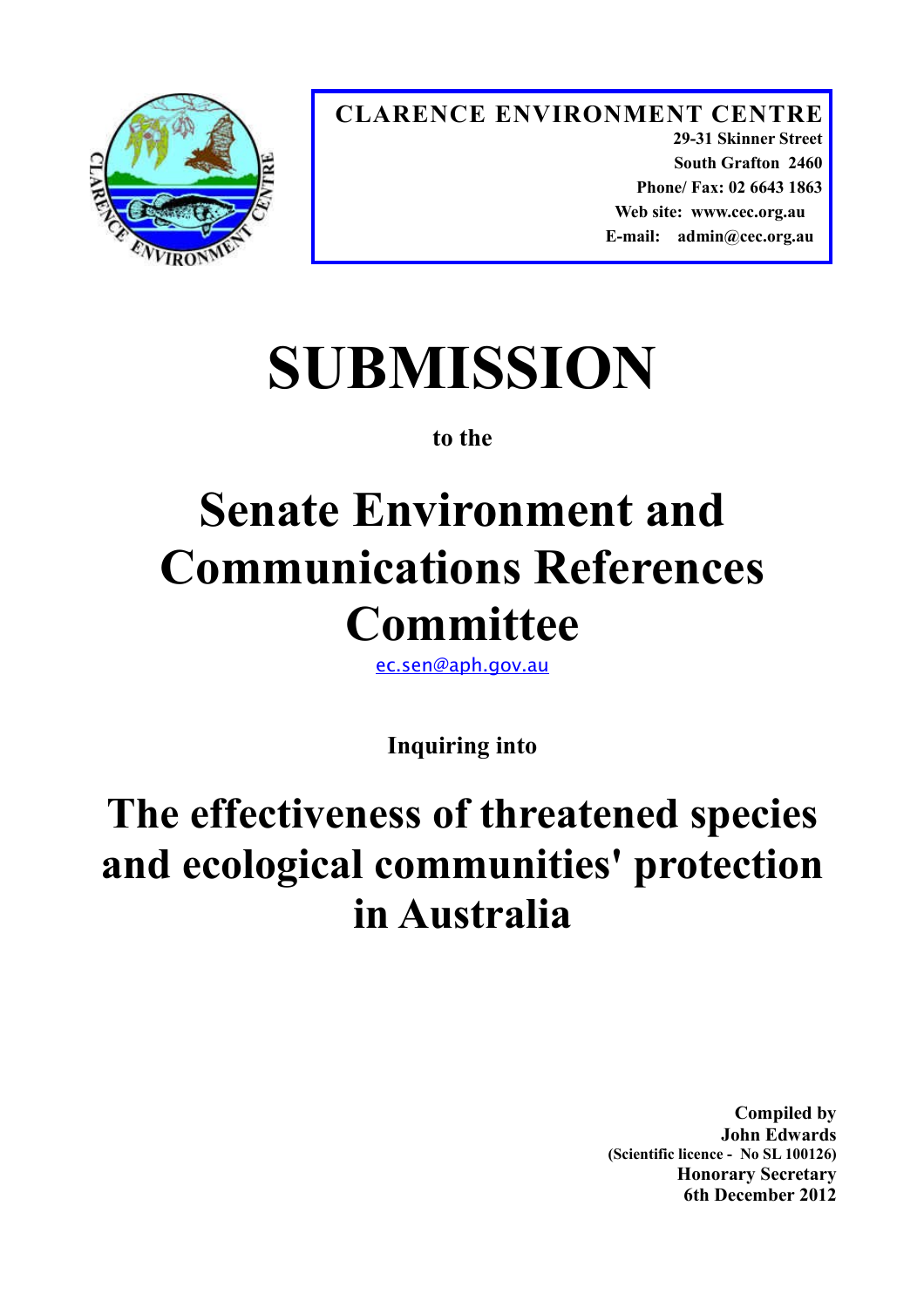#### **Submission to the Senate Committee, inquiring into the effectiveness of threatened species and ecological communities' protection in Australia**

#### **Introduction.**

The Clarence Environment Centre has maintained a shop-front in Grafton for over 23 years, and has a proud record of environmental advocacy, particularly relating to protection of threatened species.

Our focus has always been on the protection of biodiversity as a whole, not just those species that have been fortunate enough to receive a degree of supposed protection as a result of being listed as threatened.

Across the nation we have scores, possibly hundreds of species, that meet the criteria for listing as threatened, but miss out on consideration because nobody has the time or resources to present their case. As a result the true number of native species that are facing extinction is vastly greater than the already long list of threatened species suggests.

#### **Overview**

In late 2011, the Australian Government released its **"Draft Australian Government Biodiversity Policy"**, for public comment. The document opens with the following assertion, informing us that:

*"The number of species becoming threatened continues to increase, and many common plants and animals have lost genetic diversity through reduced population sizes and localised extinctions. The decline of biodiversity is most obvious in the decreasing populations of vertebrate animals, loss of extent of habitat, and the fragmentation and degradation of forests, rivers and other ecosystems. The drivers of decline lead to the simplification and fragmentation of our natural ecosystems, which has progressively weakened their resilience and adaptability."*

In 2010, the Government released its consultation draft for **"Australia's Biodiversity Conservation Strategy – 2010–2020".** Again, the opening statement of the Summary identifies the fact that:

*"Despite efforts to manage threats, put in place conservation programs and integrate biodiversity considerations into other natural resource management processes, biodiversity in Australia is still in decline".* 

These statements were referring to the *Environmental Protection and Biodiversity Conservation Act 1999* (EPBC Act) that had come into effect 11 years earlier. They were also made 15 years after the introduction of the NSW *Threatened Species Conservation Act 1995* (TSC Act), and are therefore, an appalling indictment of the complete failure of those pieces of legislation to protect threatened species and other matters of national environmental significance.

However, we believe this failure is not the fault of the legislation, the intent of which is clear, but shows a monumental failure of governments, state and federal, to properly apply those regulations.

#### **The Regional Forests Agreements**

One of the most dramatic failures of environmental legislation to protect biodiversity is the Regional Forest Agreements, under which the Federal Government abrogated its responsibilities under the EPBC Act. We need not analyse the full extent of that failure as Allan Hawke's *"Report of the Independent Review of the Enfironment Protection and Biodiversity Conservation Act"* (October 2009), has already done that, but we understand that few, if any of Hawke's recommendations, were ever implemented.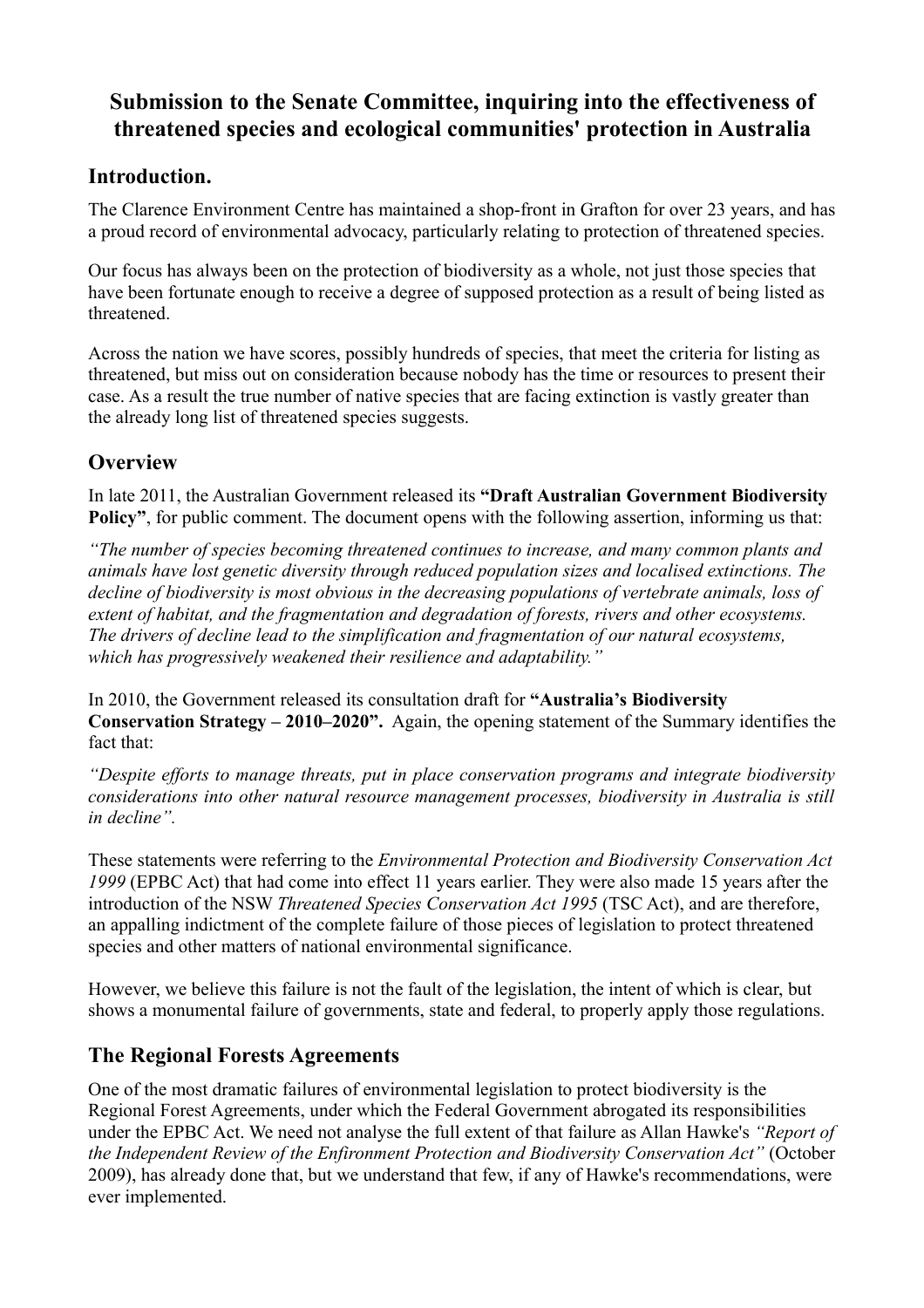However, the failure, or unwillingness, of the State's regulator (currently the EPA) to enforce compliance with the Integrated Forest Operations Approval (IFOA) and Threatened Species Licence, has seen breaches of these regulations carried out with impunity, and on a massive scale.

Audits carried out by environment groups across some eight state forest logging operations between 2009 and 2012, identified systemic breaching of almost all threatened species prescriptions. Only a fraction of those reported breaches resulted in regulatory action, and most offences only received official warnings or paltry penalty infringement notices. The largest fine handed out as a result of these audits was \$3,000 for illegally logging 5,000 square metres of endangered old-growth Lowland Rainforest community (critically endangered under the EPBC Act).

The EPA blames 'loopholes' in the wording of the IFOA for its failure to pursue these breaches in the courts, but the five yearly review of that regulation, due in 2005, has still not been completed. An official complaint over these failures was sent by the Clarence Environment Centre to the Federal Minister, Tony Burke, but failed to result in any action.

In the mean time, because the timber industry in NSW chose to log above sustainable levels under the RFAs until 2020, the timber will now run out in about 2016. As a result the NSW State Government is being lobbied to allow logging to occur in national parks. The failure of environmental laws to protect biodiversity has now escalated to a new level.

#### **Terms of Reference**

- \* management of key threats to listed species and ecological communities;
- \* development and implementation of recovery plans;
- \* management of critical habitat across all land tenures;
- \* regulatory and funding arrangements at all levels of Government;
- \* timeliness and risk management within the listings processes; and
- \* the historical record of State and Territory governments on these matters.

#### **1. Management of key threats to listed species and ecological communities**

There are numerous known threats to biodiversity, which we will not go into in detail. Instead we intend to focus on just two, control of introduced pests, and the major threat to all endangered and vulnerable species, "loss of habitat".

It is common knowledge amongst all natural resource managers, that they are fighting a losing battle against weeds and feral animals because of inadequate resourcing. Even when funding is provided for a specific weed control project, lack of follow-up funding invariably allows the weeds to recolonise, wiping out all the benefits of the original control program.

In recent times in NSW, the Government has introduced recreational hunting into national parks to assist in the control of feral animals, which will no doubt be used as an excuse to cut back on existing pest control programs. In fact, the NSW Game Council has placed 'bag limits' on a variety of introduced species, in order to maintain a healthy hunting resource for licenced shooters.

Recreational hunting will not address the control of many of the country's worst pest species, such as the Cane Toad, the control of which in NSW is largely left to volunteer community groups. In short, successive governments have abrogated their responsibility in relation to the control of feral species, and this has to change.

Habitat loss and fragmentation is universally recognised as being the major cause of ongoing declines of threatened species, therefore it stands to reason that any further loss of habitat, no matter how small, has to be an additional impact on those species.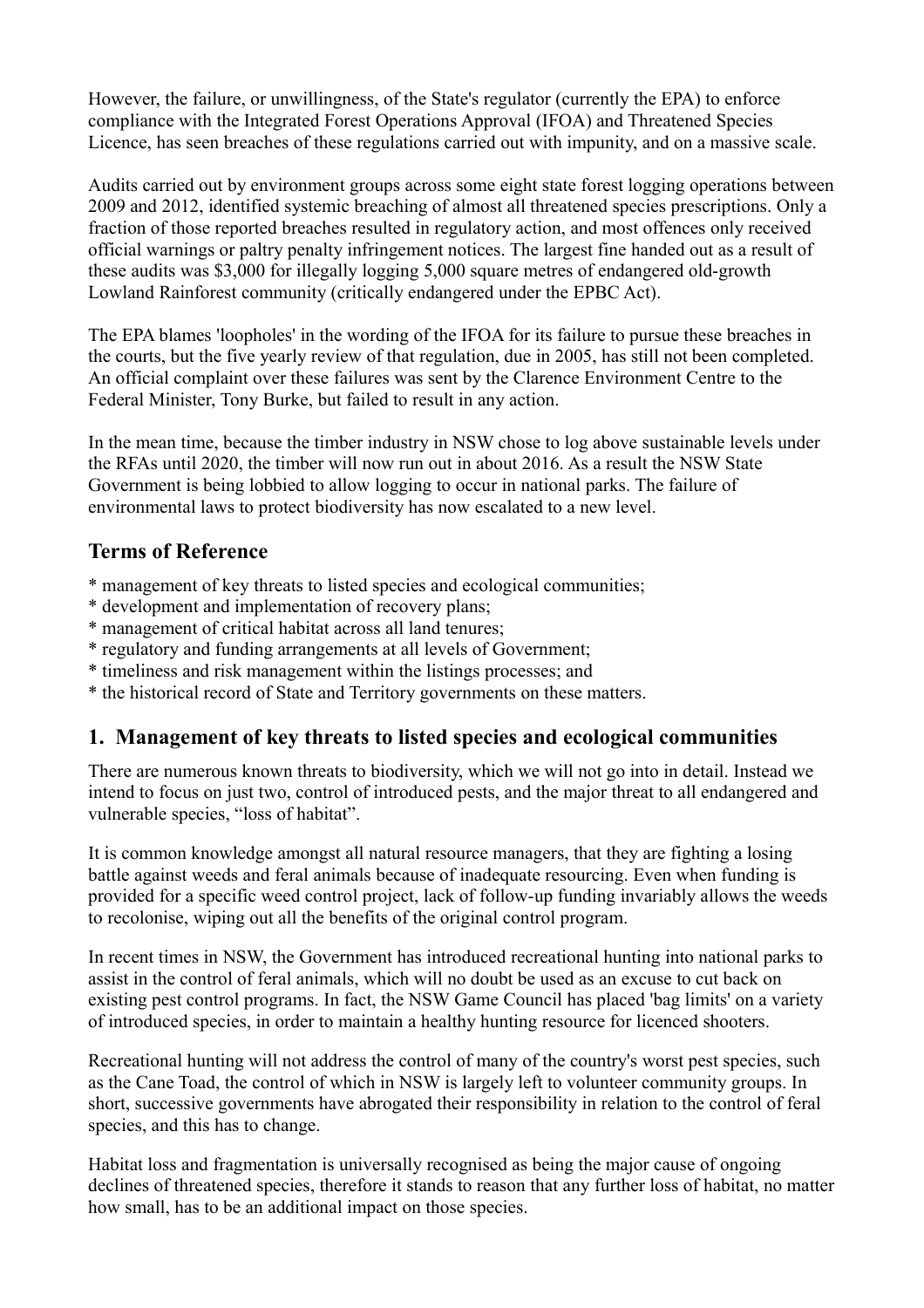Unfortunately, as it would be impossible to stop the destruction of native ecosystems altogether (homes need to be built for an expanding population and roads and other infrastructure need to be provided to service that growth), the regulators determined that consideration of threatened species need only be enforced if the impact of a development was considered to be "**significant".**

Exactly what constitutes a "significant" impact has never been, and probably cannot be, defined. So this, coupled by developers being allowed to select their own "sympathetic" consultants, has led to a very high percentage of developments being declared as having no significant impact on any threatened species. The cumulative impact of the thousands of such "impact free" developments that are approved annually, is enormous, but nobody within government seems to care or are prepared to act to change that. In fact a bill put to the NSW Parliament by the Greens' Cate Faehrmann earlier this year, designed to break the nexus between developers and ecological consultants was defeated with the support of the Shooters an Christian Democrats.

Unfortunately, through a perceived political necessity to keep the Shooters Party on side, the current State Government is doing all it can to weaken environmental laws, including introducing cattle grazing into some national parks, one of the most ecologically damaging activities imaginable, and a Federal Government that is planning to hand over its environmental responsibilities to the States.

Over the years, the administration of both the EPBC and TSC Acts has turned the State and Federal Environment Departments into little more than licencing bodies to allow the destruction of threatened species. On the very rare occasion when a development is seen as having a "significant" impact, all the developer has to do is offer an offset, such as a conservation covenant on like habitat elsewhere, to allow the destruction to go ahead. As the conserved offset is invariably habitat that already exists, this always results in a net **loss** of habitat.

Another aspect, and one that is never stressed enough, is the fact that a voluntary Conservation Agreement gives no protection against a state significant development, or any mining development.

At the end of the day, all the environmental laws that are in place to protect threatened species and their habitat, have failed to halt the declines. Native vegetation continues to be cleared at extremely high rates, **therefore, there is no doubt that the management of key threats to listed species and ecological communities, has been an abject failure.**

#### **2. Development and implementation of recovery plans**

The development and implementation of recovery plans was a necessary, in fact crucial, element if both the EPBC and TSC Acts were to be successful in halting declines of threatened species. However, from the outset, lack of resourcing saw years of delay between listing of a species, and the publication of a recovery plan which, ultimately, were seldom fully implemented, again because of a lack of adequate funding.

Because of the eventual backlog of threatened species without recovery plans, the Environment Department introduced a generic solution, Priorities Action Statements, in a 3 year program where each Statement incorporated multiple species to replace the recovery plans that were not being produced.

Earlier this year the NSW Office of Environment and Heritage (OEH) undertook a program to redevelop the Threatened Species Priorities Action Statement (PAS), a program in which the Clarence Environment Centre (CEC) participated. However, after identifying where each threatened species occurs within the State, one single sub-population only (or possibly 2, depending on the spread of the population) was chosen as the most likely to survive to the end of the century, and plans are now being made to focus on protecting that population only.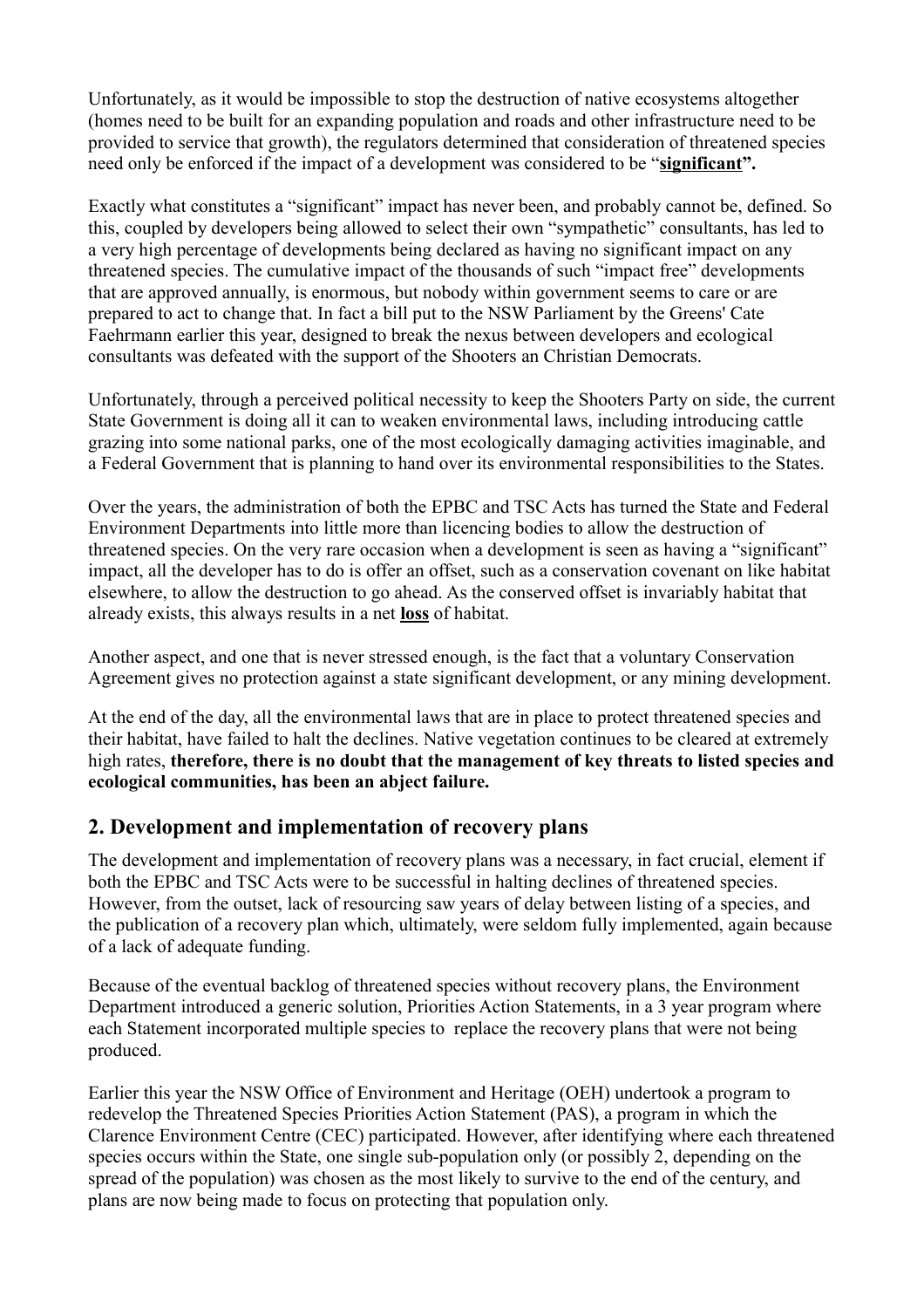One species the CEC was involved with was the shrub, *Olax angulata.* This species is only known to occur at two general locations, in Yuraygir National Park around Minnie Water – Diggers Camp, and at the Pinnacles – Fortis Creek National Park, some 50km inland from the coast.

There are 3 small inland sub-populations, about 10 plants growing on a roadside at Banyabba, 3 plants in Fortis Creek NP, and, the healthiest, some 50 plus stems growing on private property at the Pinnacles. The decision was to concentrate conservation efforts on the Fortis Creek population (3 plants) and ignore the private property, despite the owner being keen to be involved, presumably because the Fortis Creek effort would be undertaken by utilising existing OEH resources which would not incur any additional costs.

**Therefore, we have to conclude that the development of recovery plans has been slow, and the implementation hampered by a failure of successive Governments to provide adequate funding. To the best of our knowledge, individual species' recovery plans are no longer produced in NSW.**

#### **3. Management of critical habitat across all land tenures.**

The CEC cannot comment on this to any extent, because we are unaware of the existence of any identified critical habitat. However, we can confidently predict that, in the event of critical habitat lying in the way of any state significant development such as a dam, a coal mine, a coal seam gas development, or a motorway, it **would not be protected under the current laws, and it should be**.

#### **4. Regulatory and funding arrangements at all levels of Government;**

We have already written at some length on the issue of funding, or lack of. So we will concentrate on the 'regulatory' aspect of the question.

With a clause inserted into the TSC Act, stating that it is an offence to **"knowingly"** destroy or damage threatened species, communities, populations etc, it is virtually impossible to achieve a conviction. This must be the only law of the land where ignorance of the law can be used as an effective defence.

However, the greatest problem we see, is the complete non-existence of any compliance monitoring at any level of Government. Conditional consent is granted for a development, and then it is left to the developer to ensure they comply with those conditions. However, it would be a rare event indeed if a Council, or State or Federal environment officer, would visit the site to undertake onground compliance monitoring of environmental conditions of consent.

#### **5. Timeliness and risk management within the listings processes; and**

The Clarence Environment Centre believes more work should be undertaken by OEH to identify species in need of protection. We have had work undertaken, we believe as part of the NRAC surveys in the mid 1990s, which did identify a list of species in decline, known as Rare or Threatened Australian Species (RoTAP). However the nomination process of gathering evidence to to support listing those species as threatened is time consuming and can be expensive. Therefore we believe zoologists and botanists, under the control OEH, should be employed to gather the necessary evidence to present to the Scientific Committees for listing those species as threatened.

We also believe that, once listed at a State level, the evidence used in the nomination, should be automatically forwarded to the Federal Minister for consideration for listing under the EPBC Act. Currently it has to be a separate nomination using specific formats. Taking that a step further, we believe that when species endemic to individual States are listed as threatened, they should be automatically listed federally under the EPBC Act.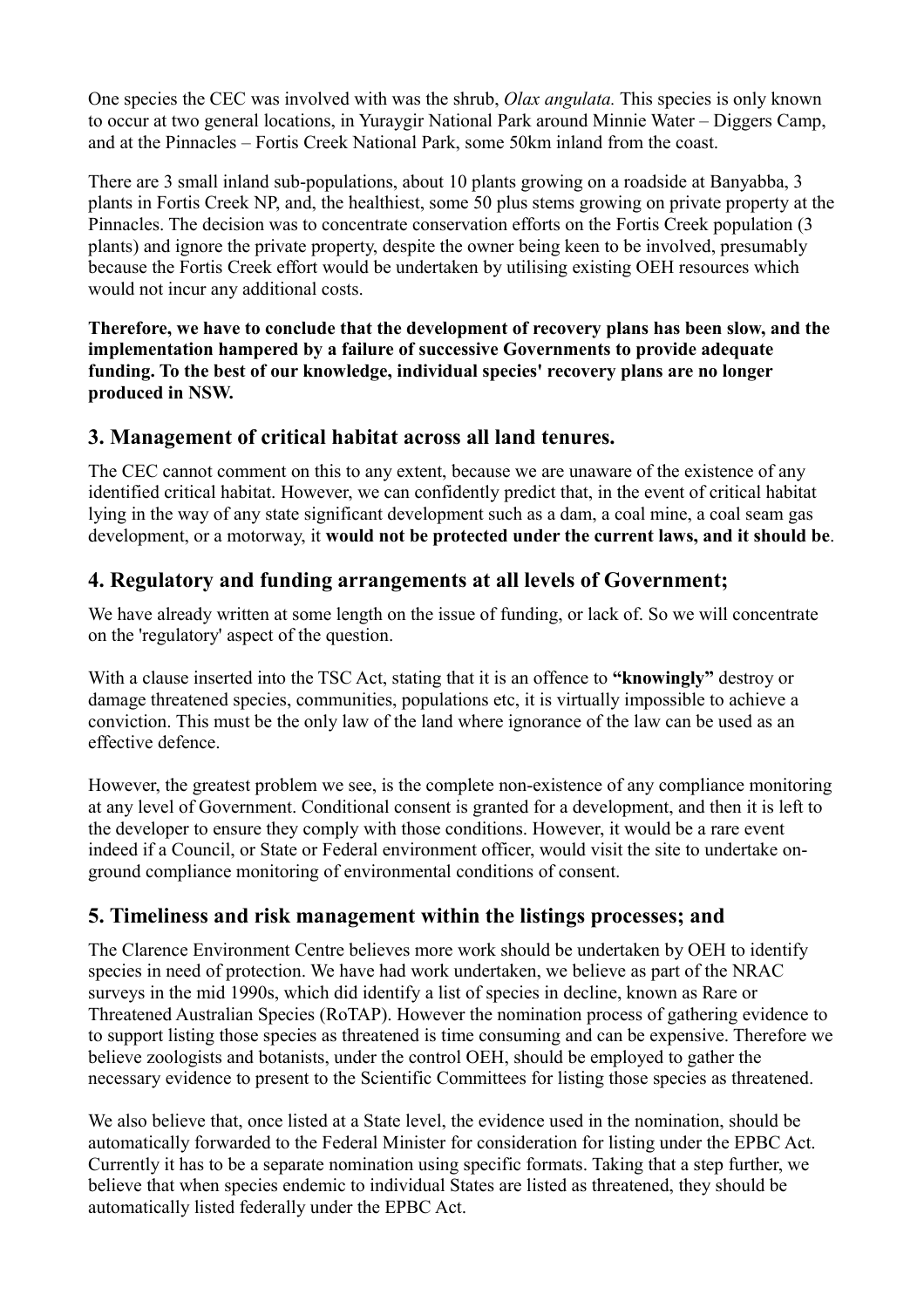In terms of timeliness, the CEC's experience, having been involved in numerous nominations over the years, has been mixed. Where there is no objection to the nomination the subsequent listing has been accomplished with little delay.

However, our experience has been that, where vested interests such as Forests NSW oppose the listing, a successful nomination is very difficult to achieve. The reason being that when an objection to a nomination is made, usually accompanied by claims of other previously unidentified occurrences, the onus is then placed on the nominator to investigate the claims, something that adds significant personal effort and cost.

#### **6. The historical record of State and Territory governments on these matters.**

Historically, it has been our experience that threatened species listing has been undertaken in an efficient and professional manner. Unfortunately, lack of resourcing resulted in extensive delays in developing recovery plans, to the point where the NSW Department for the Environment ceased the preparation of individual Plans in preference for generic Priorities Action Plans as described above.

The biggest problem with both the TSC and EPBC Acts has been the failure of the relative agencies to effectively enforce the legislation, and allowing developments to proceed without considering cumulative impacts over time. Coupled with a failure to monitor compliance, this has led to the agencies doing little more than issue permits to destroy threatened species.

And that about sums it up. Until the regulations guarantee the protection of threatened species and their habitat in its entirety, and backs that up with effective recovery plans, compliance monitoring and affective regulatory action, threatened species will continue to decline into extinction.

#### **Other issues and looming threats (Key Threatening Processes)**

#### **Grazing in national parks**

Regardless of the number or status of threatened species that are present on a grazing property, there is nothing under the current legislation to protect them from the grazing activity.

Where cattle are grazing bush country, not only do they browse and trample native herbs and shrubs, they also destroy or inhibit growth of tree saplings. The destruction of understorey vegetation also removes habitat for a wide range of native birds and animals that depend on it for refuge, nesting (breeding), and food.

Cattle grazing, contrary to claims of graziers, increases the flammability of bushland by destroying naturally fire resistant areas such as riparian zones and rainforest gullies. These are the areas where cattle congregate for more palatable fodder, water, and shade in hot weather. They turn pristine water holes into mud wallows, and kill understorey vegetation which then burns easily, allowing fire to spread across these natural fire breaks into more fire prone country beyond.

The subsequent erosion of the trampled creek and gully lines causes serious pollution and adds turbidity to downstream rivers, threatening aquatic and marine ecosystems.

**If governments are serious about reversing the declines of threatened species, and biodiversity generally, Cattle must be excluded from all conservation areas, and this includes State forests where there are identified high conservation value forests. As well we believe, all landowners should be strongly encouraged, even to the point of providing monetary incentives, to fence off river and creek banks.**